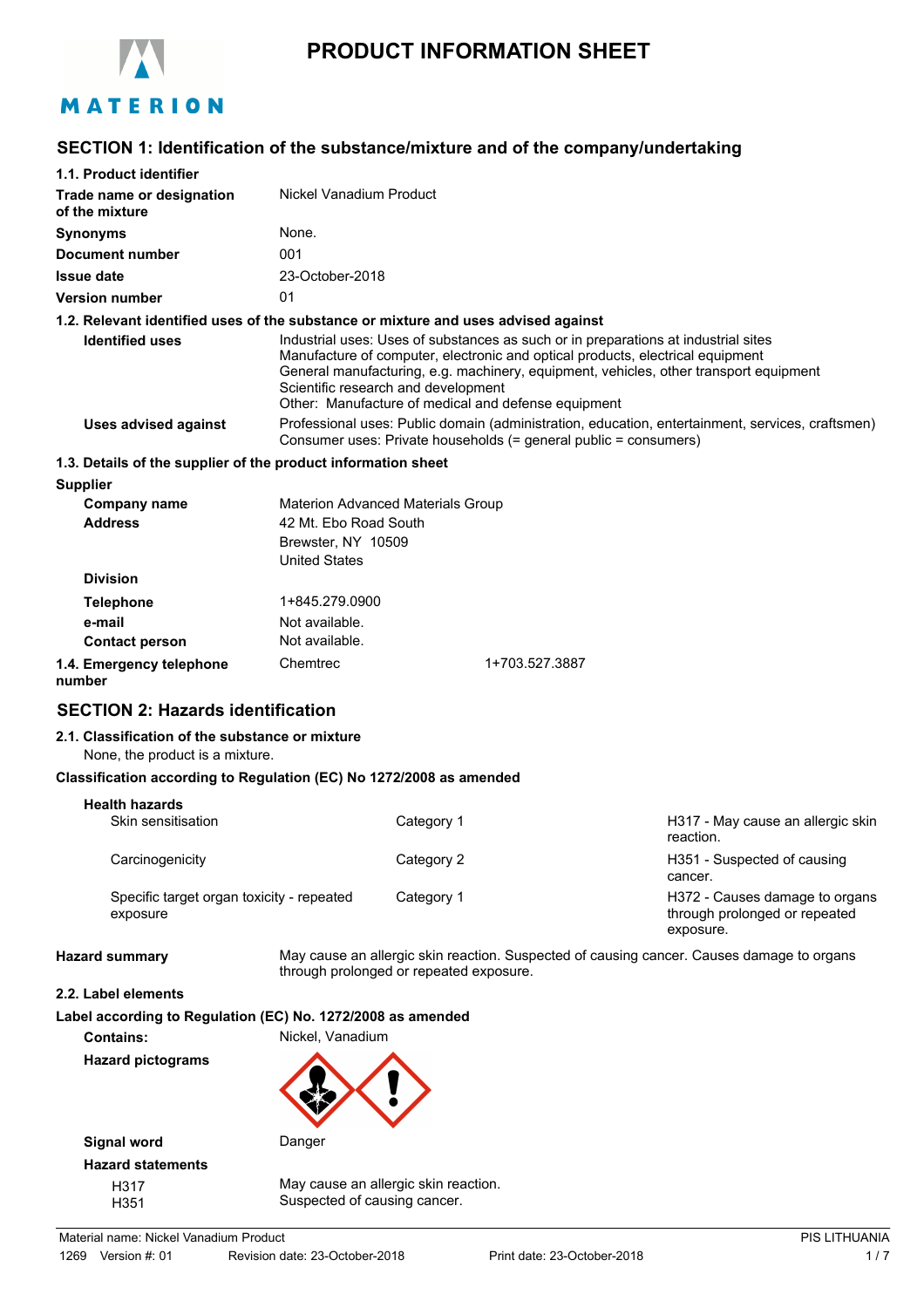| H372                            | Causes damage to organs through prolonged or repeated exposure.                                     |
|---------------------------------|-----------------------------------------------------------------------------------------------------|
| <b>Precautionary statements</b> |                                                                                                     |
| <b>Prevention</b>               |                                                                                                     |
| P201                            | Obtain special instructions before use.                                                             |
| P <sub>202</sub>                | Do not handle until all safety precautions have been read and understood.                           |
| P <sub>260</sub>                | Do not breathe dust/fume/gas/mist/vapors/spray.                                                     |
| P <sub>264</sub>                | Wash thoroughly after handling.                                                                     |
| P270                            | Do not eat, drink or smoke when using this product.                                                 |
| P272                            | Contaminated work clothing should not be allowed out of the workplace.                              |
| P273                            | Avoid release to the environment.                                                                   |
| P280                            | Wear protective gloves/protective clothing/eye protection/face protection.                          |
| <b>Response</b>                 |                                                                                                     |
| $P302 + P352$                   | IF ON SKIN: Wash with plenty of water.                                                              |
| $P308 + P313$                   | IF exposed or concerned: Get medical advice/attention.                                              |
| $P333 + P313$                   | If skin irritation or rash occurs: Get medical advice/attention.                                    |
| P362 + P364                     | Take off contaminated clothing and wash it before reuse.                                            |
| P391                            | Collect spillage.                                                                                   |
| <b>Storage</b>                  |                                                                                                     |
| P405                            | Store locked up.                                                                                    |
| <b>Disposal</b>                 |                                                                                                     |
| P <sub>501</sub>                | Dispose of contents/container in accordance with local/regional/national/international regulations. |
| Supplemental label information  | None.                                                                                               |
| 2.3. Other hazards              | Not a PBT or vPvB substance or mixture.                                                             |

# **SECTION 3: Composition/information on ingredients**

#### **3.2. Mixtures**

## **General information**

| <b>Chemical name</b>   | %                                      |                        | CAS-No. / EC No. REACH Registration No. | <b>INDEX No.</b>         | <b>Notes</b> |
|------------------------|----------------------------------------|------------------------|-----------------------------------------|--------------------------|--------------|
| Nickel                 | 85 - 98                                | 7440-02-0<br>231-111-4 | -                                       | 028-002-01-4             |              |
| <b>Classification:</b> | Carc. 2; H351, Aquatic Chronic 3; H412 |                        |                                         |                          | 7.S          |
| Vanadium               | $2 - 15$                               | 7440-62-2<br>231-171-1 | -                                       | $\overline{\phantom{0}}$ |              |
| Classification:        |                                        |                        |                                         |                          |              |

# **SECTION 4: First aid measures**

If exposed or concerned: get medical attention/advice. If you feel unwell, seek medical advice (show the label where possible). Wash contaminated clothing before reuse. **General information 4.1. Description of first aid measures Inhalation** Move to fresh air. Call a physician if symptoms develop or persist. Remove contaminated clothing immediately and wash skin with soap and water. In case of eczema or other skin disorders: Seek medical attention and take along these instructions. **Skin contact Eye contact** Rinse with water. Get medical attention if irritation develops and persists. **Ingestion** Rinse mouth. Get medical attention if symptoms occur. May cause an allergic skin reaction. Dermatitis. Rash. Prolonged exposure may cause chronic effects. **4.2. Most important symptoms and effects, both acute and delayed** Provide general supportive measures and treat symptomatically. Keep victim under observation. Symptoms may be delayed. **4.3. Indication of any immediate medical attention and special treatment needed**

# **SECTION 5: Firefighting measures**

| <b>General fire hazards</b>                                   | No unusual fire or explosion hazards noted. |
|---------------------------------------------------------------|---------------------------------------------|
| 5.1. Extinguishing media<br>Suitable extinguishing<br>media   | Dry sand. Foam.                             |
| Unsuitable extinguishing<br>media                             | Carbon dioxide (CO2).                       |
| 5.2. Special hazards arising<br>from the substance or mixture | This product is not flammable.              |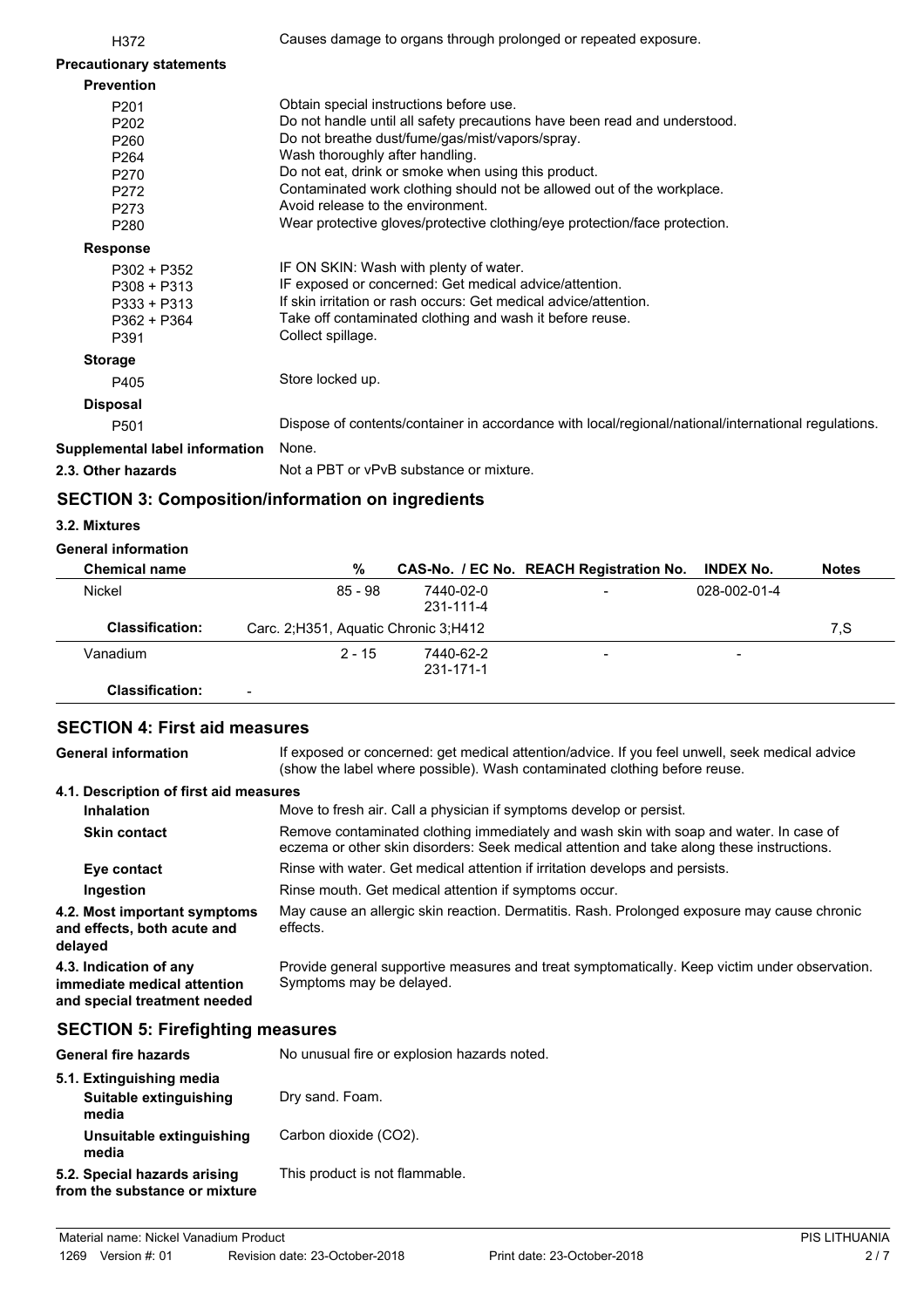| 5.3. Advice for firefighters                            |                                                                                               |
|---------------------------------------------------------|-----------------------------------------------------------------------------------------------|
| <b>Special protective</b><br>equipment for firefighters | Self-contained breathing apparatus and full protective clothing must be worn in case of fire. |
| <b>Special firefighting</b><br>procedures               | Move containers from fire area if you can do so without risk.                                 |
| <b>Specific methods</b>                                 | Use standard firefighting procedures and consider the hazards of other involved materials.    |

# **SECTION 6: Accidental release measures**

#### **6.1. Personal precautions, protective equipment and emergency procedures**

| For non-emergency<br>personnel                               | Keep unnecessary personnel away. Keep people away from and upwind of spill/leak. Wear<br>appropriate protective equipment and clothing during clean-up. Do not touch damaged containers<br>or spilled material unless wearing appropriate protective clothing. Ensure adequate ventilation.<br>Local authorities should be advised if significant spillages cannot be contained. For personal<br>protection, see section 8 of the SDS. |
|--------------------------------------------------------------|----------------------------------------------------------------------------------------------------------------------------------------------------------------------------------------------------------------------------------------------------------------------------------------------------------------------------------------------------------------------------------------------------------------------------------------|
| For emergency responders                                     | Keep unnecessary personnel away. Use personal protection recommended in Section 8 of the<br>SDS.                                                                                                                                                                                                                                                                                                                                       |
| 6.2. Environmental precautions                               | Avoid discharge into drains, water courses or onto the ground.                                                                                                                                                                                                                                                                                                                                                                         |
| 6.3. Methods and material for<br>containment and cleaning up | Clean up in accordance with all applicable regulations.                                                                                                                                                                                                                                                                                                                                                                                |
| 6.4. Reference to other<br>sections                          | Not available.                                                                                                                                                                                                                                                                                                                                                                                                                         |

# **SECTION 7: Handling and storage**

| 7.1. Precautions for safe<br>handling                                   | Obtain special instructions before use. Do not handle until all safety precautions have been read<br>and understood. Avoid breathing dust/fume/gas/mist/vapours/spray. Avoid contact with eyes, skin,<br>and clothing. Avoid prolonged exposure. When using, do not eat, drink or smoke. Should be<br>handled in closed systems, if possible. Provide adequate ventilation. Wear appropriate personal<br>protective equipment. Wash hands thoroughly after handling. Observe good industrial hygiene<br>practices. |
|-------------------------------------------------------------------------|--------------------------------------------------------------------------------------------------------------------------------------------------------------------------------------------------------------------------------------------------------------------------------------------------------------------------------------------------------------------------------------------------------------------------------------------------------------------------------------------------------------------|
| 7.2. Conditions for safe<br>storage, including any<br>incompatibilities | Store locked up. Store in original tightly closed container. Store away from incompatible materials<br>(see Section 10 of the SDS).                                                                                                                                                                                                                                                                                                                                                                                |
| 7.3. Specific end use(s)                                                | Not available.                                                                                                                                                                                                                                                                                                                                                                                                                                                                                                     |

# **SECTION 8: Exposure controls/personal protection**

#### **8.1. Control parameters**

#### **Occupational exposure limits**

## **Lithuania. OELs. Limit Values for Chemical Substances, General Requirements**

| <b>Components</b>                                    | <b>Type</b>                                                           | Value                                                                                                                                                                                                                                                                                                                                                                                                  |
|------------------------------------------------------|-----------------------------------------------------------------------|--------------------------------------------------------------------------------------------------------------------------------------------------------------------------------------------------------------------------------------------------------------------------------------------------------------------------------------------------------------------------------------------------------|
| Nickel (CAS 7440-02-0)                               | <b>TWA</b>                                                            | $0,5$ mg/m $3$                                                                                                                                                                                                                                                                                                                                                                                         |
| <b>Biological limit values</b>                       | No biological exposure limits noted for the ingredient(s).            |                                                                                                                                                                                                                                                                                                                                                                                                        |
| <b>Recommended monitoring</b><br>procedures          | Follow standard monitoring procedures.                                |                                                                                                                                                                                                                                                                                                                                                                                                        |
| Derived no effect levels<br>(DNELs)                  | Not available.                                                        |                                                                                                                                                                                                                                                                                                                                                                                                        |
| <b>Predicted no effect</b><br>concentrations (PNECs) | Not available.                                                        |                                                                                                                                                                                                                                                                                                                                                                                                        |
| 8.2. Exposure controls                               |                                                                       |                                                                                                                                                                                                                                                                                                                                                                                                        |
| Appropriate engineering<br>controls                  |                                                                       | Good general ventilation (typically 10 air changes per hour) should be used. Ventilation rates<br>should be matched to conditions. If applicable, use process enclosures, local exhaust ventilation,<br>or other engineering controls to maintain airborne levels below recommended exposure limits. If<br>exposure limits have not been established, maintain airborne levels to an acceptable level. |
|                                                      | Individual protection measures, such as personal protective equipment |                                                                                                                                                                                                                                                                                                                                                                                                        |
| <b>General information</b>                           | equipment.                                                            | Use personal protective equipment as required. Personal protection equipment should be chosen<br>according to the CEN standards and in discussion with the supplier of the personal protective                                                                                                                                                                                                         |
| <b>Eye/face protection</b>                           |                                                                       | If contact is likely, safety glasses with side shields are recommended.                                                                                                                                                                                                                                                                                                                                |
| <b>Skin protection</b>                               |                                                                       |                                                                                                                                                                                                                                                                                                                                                                                                        |
| - Hand protection                                    | Wear appropriate chemical resistant gloves.                           |                                                                                                                                                                                                                                                                                                                                                                                                        |
| - Other                                              |                                                                       | Wear appropriate chemical resistant clothing. Use of an impervious apron is recommended.                                                                                                                                                                                                                                                                                                               |
| <b>Respiratory protection</b>                        |                                                                       | In case of insufficient ventilation, wear suitable respiratory equipment.                                                                                                                                                                                                                                                                                                                              |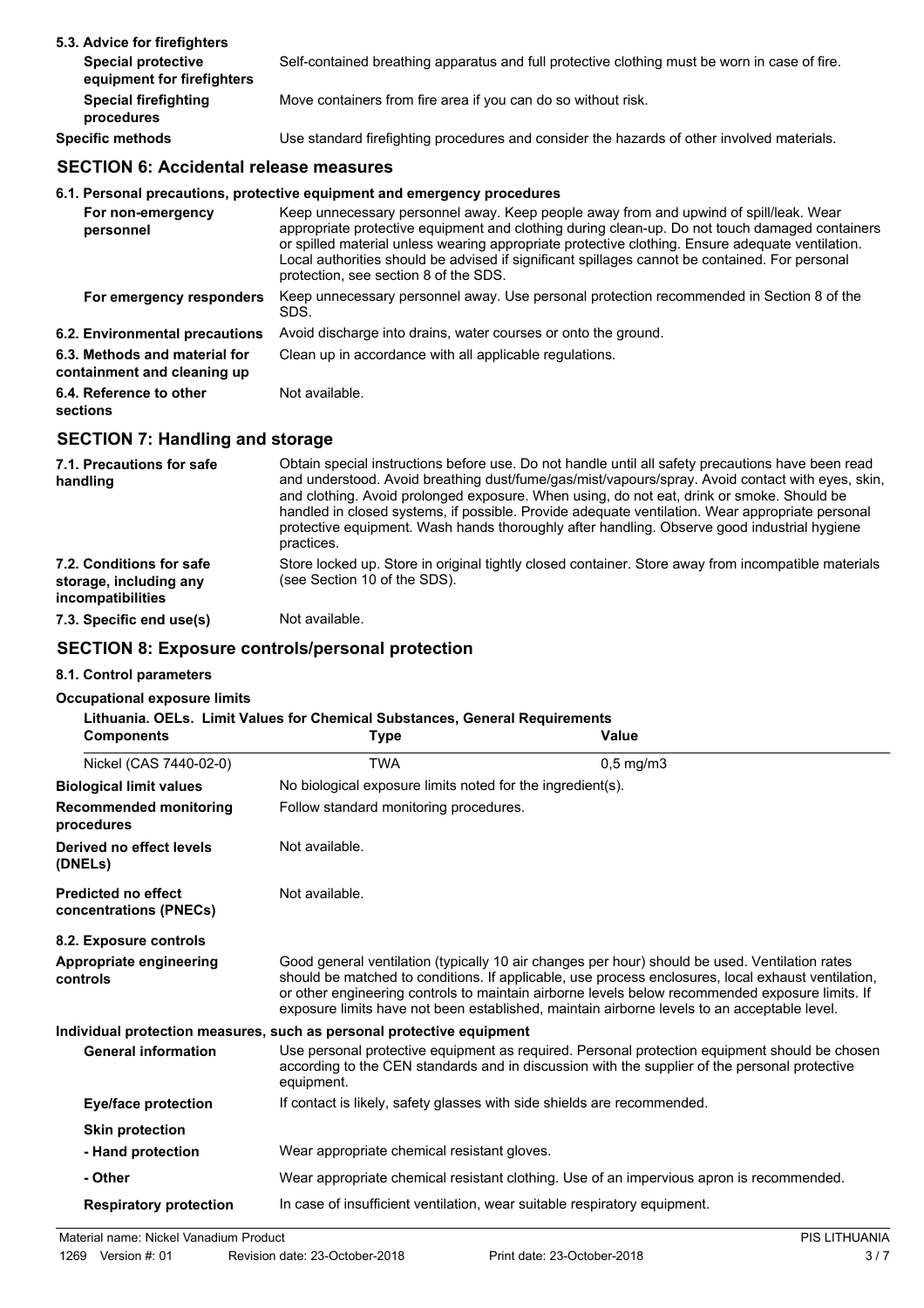| <b>Thermal hazards</b>                    | Wear appropriate thermal protective clothing, when necessary.                                                                                                                                                                                                                                                                                        |
|-------------------------------------------|------------------------------------------------------------------------------------------------------------------------------------------------------------------------------------------------------------------------------------------------------------------------------------------------------------------------------------------------------|
| <b>Hygiene measures</b>                   | Observe any medical surveillance requirements. Always observe good personal hygiene<br>measures, such as washing after handling the material and before eating, drinking, and/or<br>smoking. Routinely wash work clothing and protective equipment to remove contaminants.<br>Contaminated work clothing should not be allowed out of the workplace. |
| <b>Environmental exposure</b><br>controls | Environmental manager must be informed of all major releases.                                                                                                                                                                                                                                                                                        |

# **SECTION 9: Physical and chemical properties**

## **9.1. Information on basic physical and chemical properties**

| <b>Appearance</b>                                    |                                               |
|------------------------------------------------------|-----------------------------------------------|
| <b>Physical state</b>                                | Solid.                                        |
| Form                                                 | Solid.                                        |
| Colour                                               | Gray-silver                                   |
| Odour                                                | None.                                         |
| Odour threshold                                      | Not applicable.                               |
| рH                                                   | Not applicable.                               |
| Melting point/freezing point                         | 1455 °C (2651 °F) estimated / Not applicable. |
| Initial boiling point and boiling<br>range           | Not applicable.                               |
| <b>Flash point</b>                                   | Not applicable.                               |
| <b>Evaporation rate</b>                              | Not applicable.                               |
| Flammability (solid, gas)                            | None known.                                   |
| Upper/lower flammability or explosive limits         |                                               |
| <b>Flammability limit - lower</b><br>(%)             | Not applicable.                               |
| <b>Flammability limit - lower</b><br>(%) temperature | Not applicable.                               |
| <b>Flammability limit - upper</b><br>(%)             | Not applicable.                               |
| <b>Flammability limit - upper</b><br>(%) temperature | Not applicable.                               |
| Explosive limit - lower (%)                          | Not applicable.                               |
| Explosive limit - lower (%)<br>temperature           | Not applicable.                               |
| <b>Explosive limit - upper</b><br>$(\%)$             | Not applicable.                               |
| Explosive limit - upper (%)<br>temperature           | Not applicable.                               |
| Vapour pressure                                      | Not applicable.                               |
| <b>Vapour density</b>                                | Not applicable.                               |
| <b>Relative density</b>                              | Not applicable.                               |
| Solubility(ies)                                      |                                               |
| <b>Solubility (water)</b>                            | Insoluble.                                    |
| <b>Partition coefficient</b><br>(n-octanol/water)    | Not applicable.                               |
| <b>Auto-ignition temperature</b>                     | Not applicable.                               |
| <b>Decomposition temperature</b>                     | Not applicable.                               |
| <b>Viscosity</b>                                     | Not applicable.                               |
| <b>Explosive properties</b>                          | Not explosive.                                |
| <b>Oxidising properties</b>                          | Not oxidising.                                |
| 9.2. Other information                               |                                               |
| <b>Density</b>                                       | 8,54 g/cm3 estimated                          |
| <b>Specific gravity</b>                              | 8,54 estimated                                |

# **SECTION 10: Stability and reactivity**

**10.1. Reactivity** The product is stable and non-reactive under normal conditions of use, storage and transport. **10.2. Chemical stability** Material is stable under normal conditions.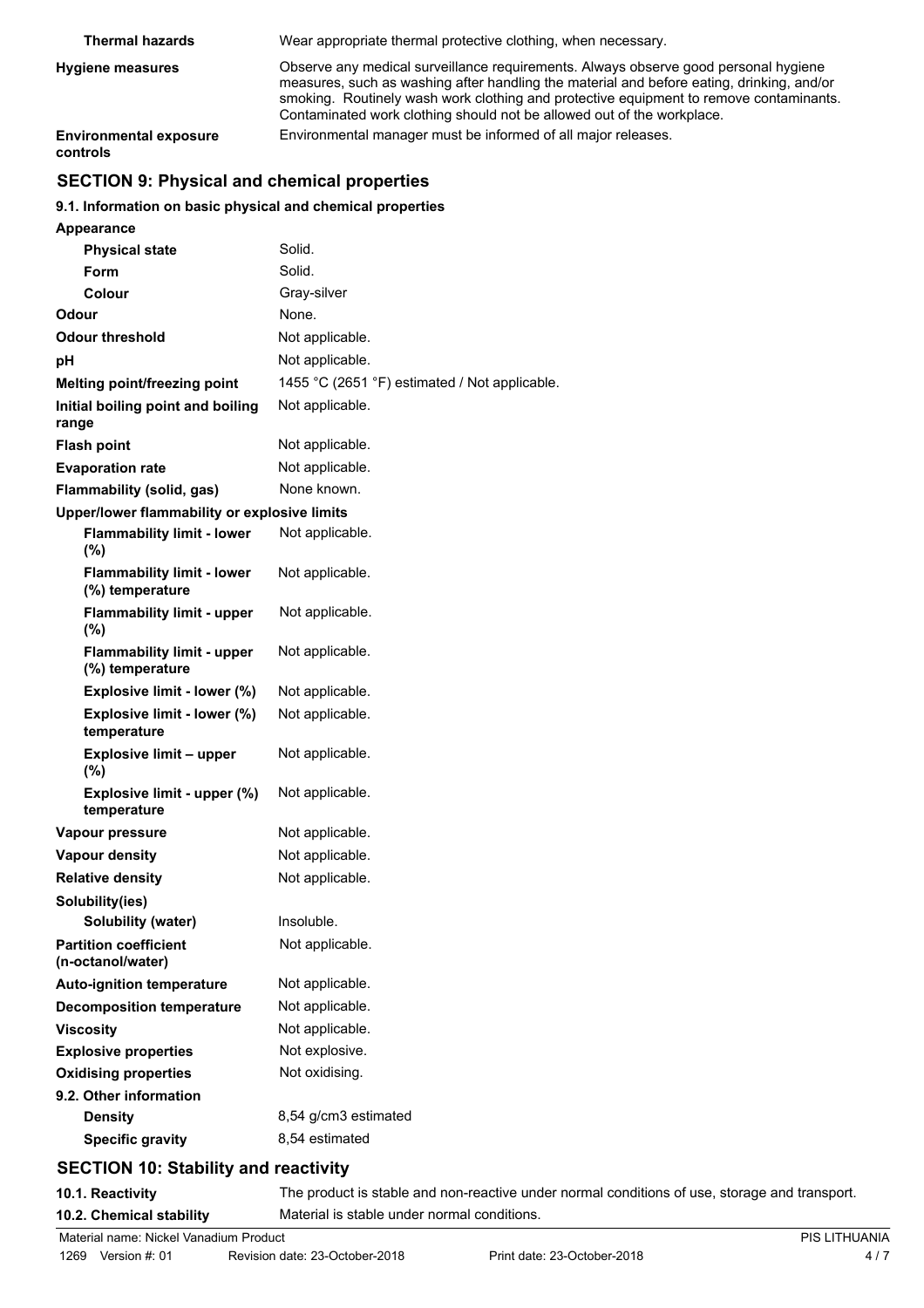| 10.3. Possibility of hazardous<br>reactions                  | No dangerous reaction known under conditions of normal use.                                                            |
|--------------------------------------------------------------|------------------------------------------------------------------------------------------------------------------------|
| 10.4. Conditions to avoid                                    | Contact with incompatible materials.                                                                                   |
| 10.5. Incompatible materials                                 | Strong acids.                                                                                                          |
| 10.6. Hazardous<br>decomposition products                    | No hazardous decomposition products are known.                                                                         |
| <b>SECTION 11: Toxicological information</b>                 |                                                                                                                        |
| General information                                          | Occupational exposure to the substance or mixture may cause adverse effects.                                           |
| Information on likely routes of exposure                     |                                                                                                                        |
| <b>Inhalation</b>                                            | Under normal conditions of intended use, this material is not expected to be an inhalation hazard.                     |
| <b>Skin contact</b>                                          | May cause an allergic skin reaction.                                                                                   |
| Eye contact                                                  | Not likely, due to the form of the product.                                                                            |
| Ingestion                                                    | May cause discomfort if swallowed. However, ingestion is not likely to be a primary route of<br>occupational exposure. |
| <b>Symptoms</b>                                              | May cause an allergic skin reaction. Dermatitis. Rash.                                                                 |
| 11.1. Information on toxicological effects                   |                                                                                                                        |
| Acute toxicity                                               | Not known.                                                                                                             |
| <b>Skin corrosion/irritation</b>                             | May cause skin irritation.                                                                                             |
| Serious eye damage/eye<br>irritation                         | Not likely, due to the form of the product.                                                                            |
| <b>Respiratory sensitisation</b>                             | Not a respiratory sensitizer.                                                                                          |
| <b>Skin sensitisation</b>                                    | May cause an allergic skin reaction.                                                                                   |
| Germ cell mutagenicity                                       | Not classified.                                                                                                        |
| <b>Carcinogenicity</b>                                       | Suspected of causing cancer.                                                                                           |
|                                                              | IARC Monographs. Overall Evaluation of Carcinogenicity                                                                 |
| Nickel (CAS 7440-02-0)                                       | 2B Possibly carcinogenic to humans.                                                                                    |
| <b>Reproductive toxicity</b>                                 | Not classified.                                                                                                        |
| Specific target organ toxicity -<br>single exposure          | Not classified.                                                                                                        |
| <b>Specific target organ toxicity -</b><br>repeated exposure | Causes damage to organs through prolonged or repeated exposure.                                                        |
| Aspiration hazard                                            | Not an aspiration hazard.                                                                                              |
| Mixture versus substance<br>information                      | No information available.                                                                                              |
| <b>Other information</b>                                     | Not available.                                                                                                         |
| <b>SECTION 12: Ecological information</b>                    |                                                                                                                        |
| 12.1. Toxicity                                               | Not relevant, due to the form of the product.                                                                          |
| 12.2. Persistence and<br>degradability                       |                                                                                                                        |
| 12.3. Bioaccumulative potential                              | No data available.                                                                                                     |
| <b>Partition coefficient</b><br>n-octanol/water (log Kow)    | Not available.                                                                                                         |
| <b>Bioconcentration factor (BCF)</b>                         | Not available.                                                                                                         |
| 12.4. Mobility in soil                                       | No data available.                                                                                                     |
| 12.5. Results of PBT<br>and vPvB                             | Not a PBT or vPvB substance or mixture.                                                                                |
| assessment<br>12.6. Other adverse effects                    | No other adverse environmental effects (e.g. ozone depletion, photochemical ozone creation                             |
|                                                              | potential, endocrine disruption, global warming potential) are expected from this component.                           |
| <b>SECTION 13: Disposal considerations</b>                   |                                                                                                                        |
| 40.4 Mante transmant mathanin                                |                                                                                                                        |

## **13.1. Waste treatment methods**

**Residual waste**

Dispose of in accordance with local regulations. Empty containers or liners may retain some product residues. This material and its container must be disposed of in a safe manner (see: Disposal instructions).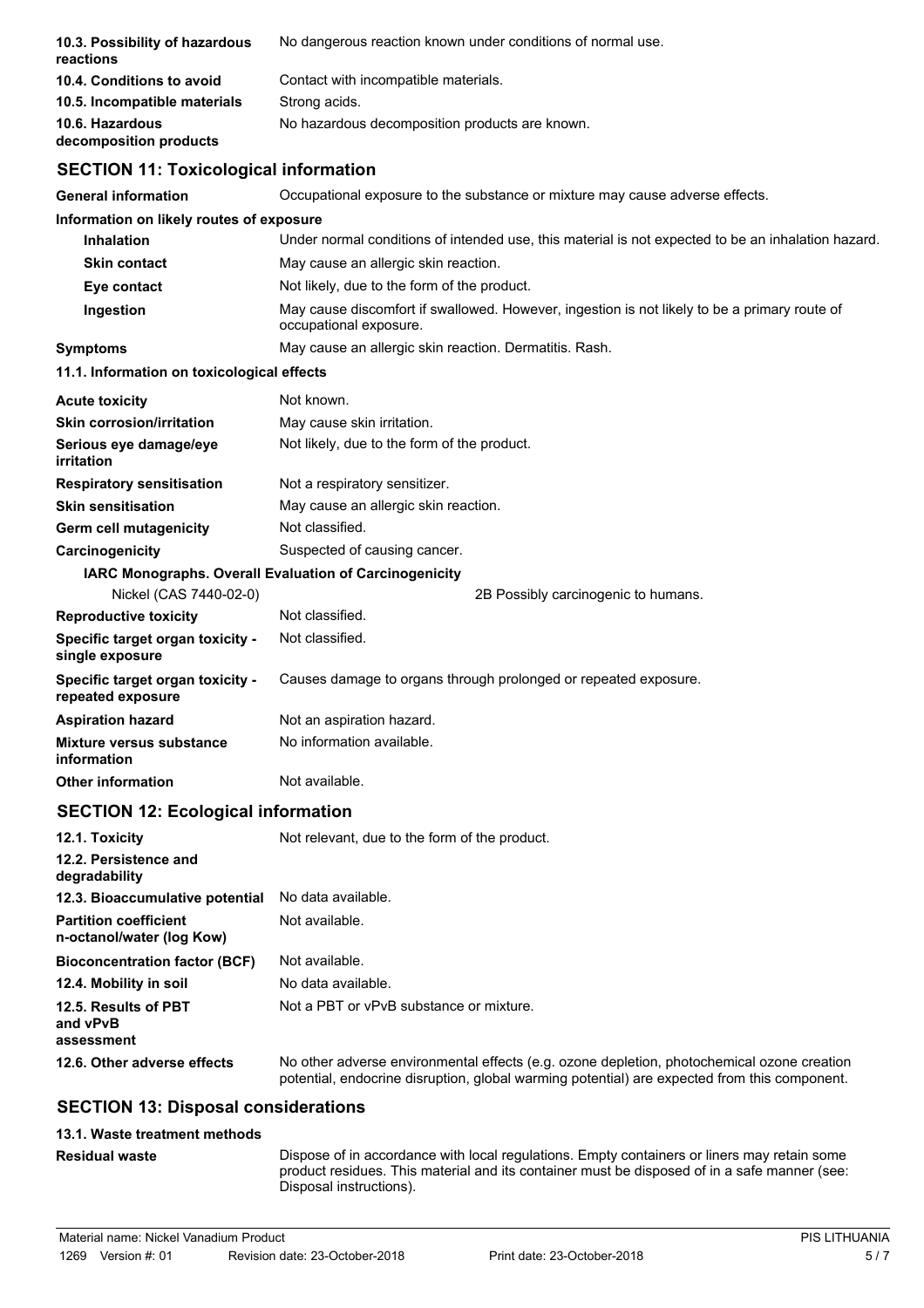| Contaminated packaging       | Since emptied containers may retain product residue, follow label warnings even after container is<br>emptied. Empty containers should be taken to an approved waste handling site for recycling or<br>disposal. |
|------------------------------|------------------------------------------------------------------------------------------------------------------------------------------------------------------------------------------------------------------|
| EU waste code                | The Waste code should be assigned in discussion between the user, the producer and the waste<br>disposal company.                                                                                                |
| Disposal methods/information | Collect and reclaim or dispose in sealed containers at licensed waste disposal site. Dispose of<br>contents/container in accordance with local/regional/national/international regulations.                      |
| <b>Special precautions</b>   | Dispose in accordance with all applicable regulations.                                                                                                                                                           |

# **SECTION 14: Transport information**

**ADR**

14.1. - 14.6.: Not regulated as dangerous goods.

**RID**

14.1. - 14.6.: Not regulated as dangerous goods.

**ADN**

14.1. - 14.6.: Not regulated as dangerous goods.

**IATA**

14.1. - 14.6.: Not regulated as dangerous goods.

## **IMDG**

14.1. - 14.6.: Not regulated as dangerous goods.

# **SECTION 15: Regulatory information**

**15.1. Safety, health and environmental regulations/legislation specific for the substance or mixture**

## **EU regulations**

**Regulation (EC) No. 1005/2009 on substances that deplete the ozone layer, Annex I and II, as amended** Not listed.

**Regulation (EC) No. 850/2004 On persistent organic pollutants, Annex I as amended**

- Not listed.
- **Regulation (EU) No. 649/2012 concerning the export and import of dangerous chemicals, Annex I, Part 1 as amended** Not listed.
- **Regulation (EU) No. 649/2012 concerning the export and import of dangerous chemicals, Annex I, Part 2 as amended** Not listed.
- **Regulation (EU) No. 649/2012 concerning the export and import of dangerous chemicals, Annex I, Part 3 as amended** Not listed.

**Regulation (EU) No. 649/2012 concerning the export and import of dangerous chemicals, Annex V as amended** Not listed.

**Regulation (EC) No. 166/2006 Annex II Pollutant Release and Transfer Registry, as amended**

Nickel (CAS 7440-02-0)

#### **Regulation (EC) No. 1907/2006, REACH Article 59(10) Candidate List as currently published by ECHA** Not listed.

# **Authorisations**

**Regulation (EC) No. 1907/2006, REACH Annex XIV Substances subject to authorization, as amended** Not listed.

## **Restrictions on use**

**Regulation (EC) No. 1907/2006, REACH Annex XVII Substances subject to restriction on marketing and use as amended** Nickel (CAS 7440-02-0)

**Directive 2004/37/EC: on the protection of workers from the risks related to exposure to carcinogens and mutagens at work, as amended.**

Not listed.

#### **Other EU regulations**

## **Directive 2012/18/EU on major accident hazards involving dangerous substances, as amended**

Not listed.

| <b>National regulations</b>         | Follow national regulation for work with chemical agents. Young people under 18 years old are not<br>allowed to work with this product according to EU Directive 94/33/EC on the protection of young<br>people at work, as amended. |
|-------------------------------------|-------------------------------------------------------------------------------------------------------------------------------------------------------------------------------------------------------------------------------------|
| 15.2. Chemical safety<br>assessment | No Chemical Safety Assessment has been carried out.                                                                                                                                                                                 |

# **SECTION 16: Other information**

**List of abbreviations** Not available.